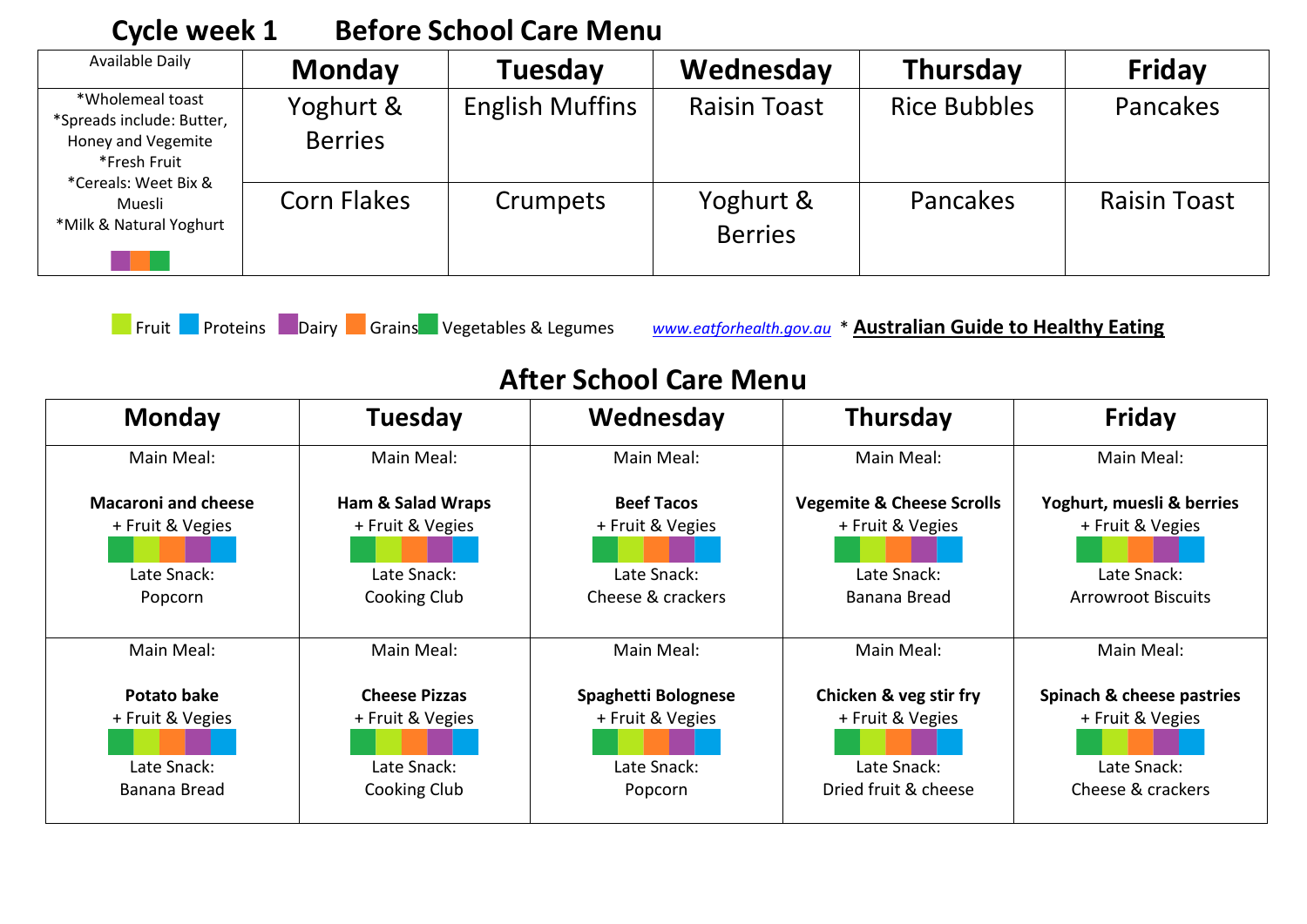| Cycle week 2 |                     |                     | <b>Before School Care Menu</b> |          |                        |
|--------------|---------------------|---------------------|--------------------------------|----------|------------------------|
|              | <b>Raisin Toast</b> | <b>French Toast</b> | <b>Pancakes</b>                | Porridge | <b>English Muffins</b> |

Fruit Proteins Dairy Grains Vegetables & Legumes *[www.eatforhealth.gov.au](http://www.eatforhealth.gov.au/)* \* **Australian Guide to Healthy Eating**

## **After School Care Menu**

| <b>Monday</b>             | <b>Tuesday</b>          | Wednesday                    | <b>Thursday</b>                     | <b>Friday</b>           |
|---------------------------|-------------------------|------------------------------|-------------------------------------|-------------------------|
| Main Meal:                | Main Meal:              | Main Meal:                   | Main Meal:                          | Main Meal:              |
| Antipasto platter         | Ravioli                 | Cheese, corn & bacon muffins | Yoghurt, frozen berries &<br>muesli | Chicken hokkien noodles |
| + Fruit & Vegies          | + Fruit & Vegies        | + Fruit & Vegies             | + Fruit & Vegies                    | + Fruit & Vegies        |
| Late Snack:               | Late Snack:             | Late Snack:                  | Late Snack:                         | Late Snack:             |
| <b>Arrowroot Biscuits</b> | Popcorn                 | Banana Bread                 | Cheese & crackers                   | Cooking club            |
| Main Meal:                | Main Meal:              | Main Meal:                   | Main Meal:                          | Main Meal:              |
| Mini beef burger          | <b>Chicken burritos</b> | Lasagne                      | Honey vegtable rice<br>noodles      | Pizza scolls            |
| + Fruit & Vegies          | + Fruit & Vegies        | + Fruit & Vegies             | + Fruit & Vegies                    | + Fruit & Vegies        |
| Late Snack:               | Late Snack:             | Late Snack:                  | Late Snack:                         | Late Snack:             |
| Popcorn                   | Banana Bread            | Arrowroot biscuits           | Cheese & crackers                   | Cooking Club            |